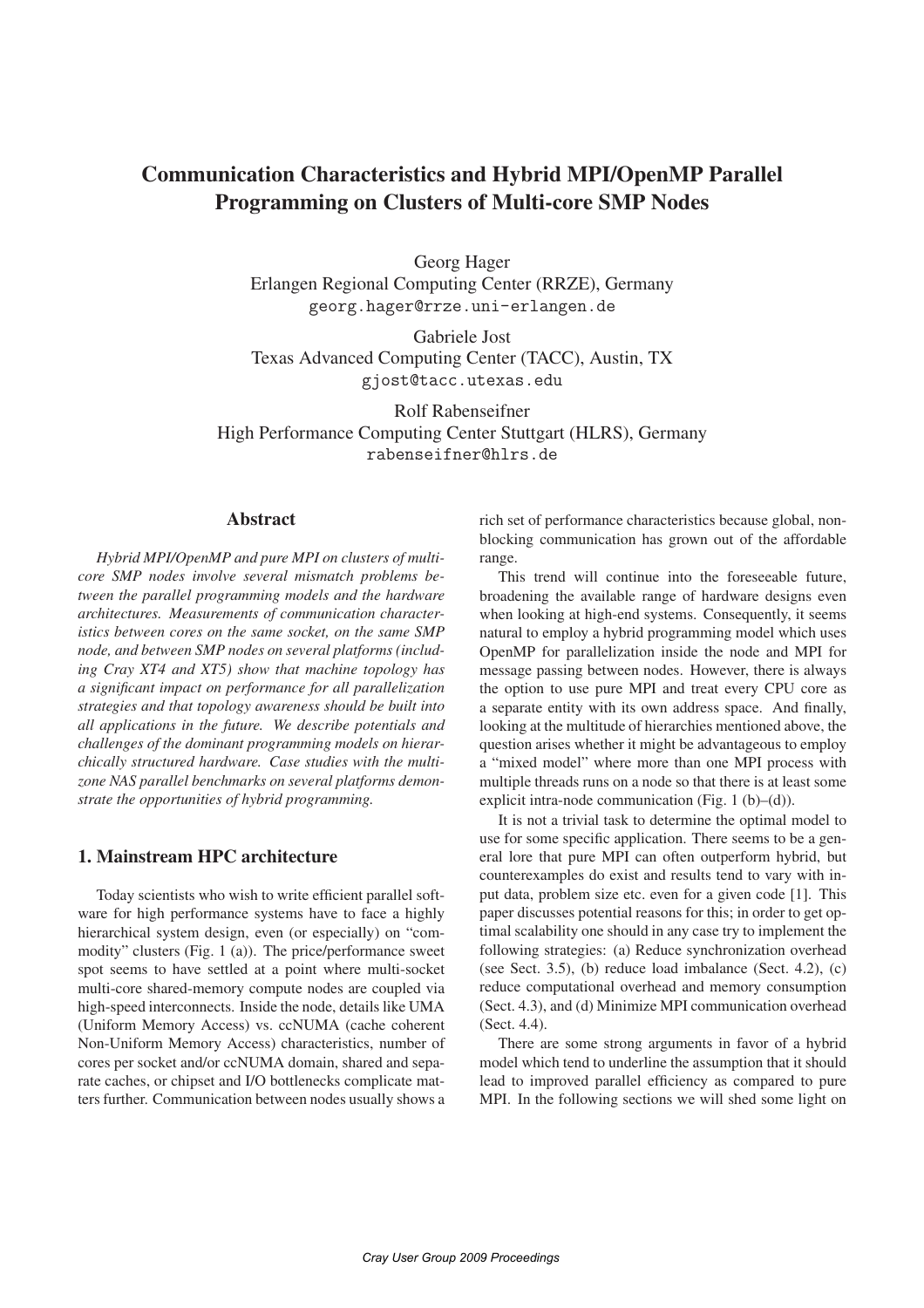

**Figure 1. A typical multi-socket multi-core SMP cluster (a), and three possible parallel programming models that can be mapped onto it: (b) pure MPI, (c) fully hybrid MPI/OpenMP, (d) mixed model with more than one MPI process per node.**

most of these statements and discuss their validity.

This paper is organized as follows: In Sect. 2 we outline the available programming models on hybrid/hierarchical parallel platforms, briefly describing their main strengths and weaknesses. Sect. 3 concentrates on mismatch problems between parallel models and the parallel hardware: Insufficient topology awareness of parallel runtime environments, issues with intra-node message passing, and suboptimal network saturation. The additional complications that arise from the necessity to optimize the OpenMP part of a hybrid code are discussed in Sect. 3.5. In Sect. 4 we then turn to the benefits that may be expected from employing hybrid parallelization. In the final sections we address possible future developments in standardization which could help address some of the problems described and close with a summary.

# **2. Parallel programming models on hybrid platforms**

Fig. 2 shows a taxonomy of parallel programming models on hybrid platforms. We have added an "OpenMP only" branch because "distributed virtual shared memory" technologies like Intel Cluster OpenMP [2] allow the use of OpenMP-like parallelization even beyond the boundaries of a single cluster node. See Sect. 2.4 for more information. This overview ignores the details about how exactly the



**Figure 2. Taxonomy of parallel programming models on hybrid platforms.**

threads and processes of a hybrid program are to be mapped onto hierarchical hardware. The *mismatch problems* which are caused by the various alternatives to perform this mapping are discussed in detail in Sect. 3.

When using any combination of MPI and OpenMP, the MPI implementation must feature some kind of threading support. The MPI-2.1 standard defines the following levels:

- MPI\_THREAD\_SINGLE: Only one thread will execute.
- MPI\_THREAD\_FUNNELED: The process may be multithreaded, but only the main thread will make MPI calls.
- MPI\_THREAD\_SERIALIZED: The process may be multi-threaded, and multiple threads may make MPI calls, but only one at a time: MPI calls are not made concurrently from two distinct threads.
- MPI\_THREAD\_MULTIPLE: Multiple threads may call MPI, with no restrictions.

Any hybrid code should always check for the required level of threading support using the MPI\_Thread\_init() call.

### **2.1. Pure MPI**

From a programmer's point of view, pure MPI ignores the fact that cores inside a single node work on shared memory. It can be employed right away on the hierarchical systems discussed above (see Fig. 1 (b)) without changes to existing code. Moreover, it is not required for the MPI library and underlying software layers to support multi-threaded applications, which simplifies implementation (Optimizations on the MPI level regarding the inner topology of the node interconnect, e.g., fat tree or torus, may still be useful or necessary).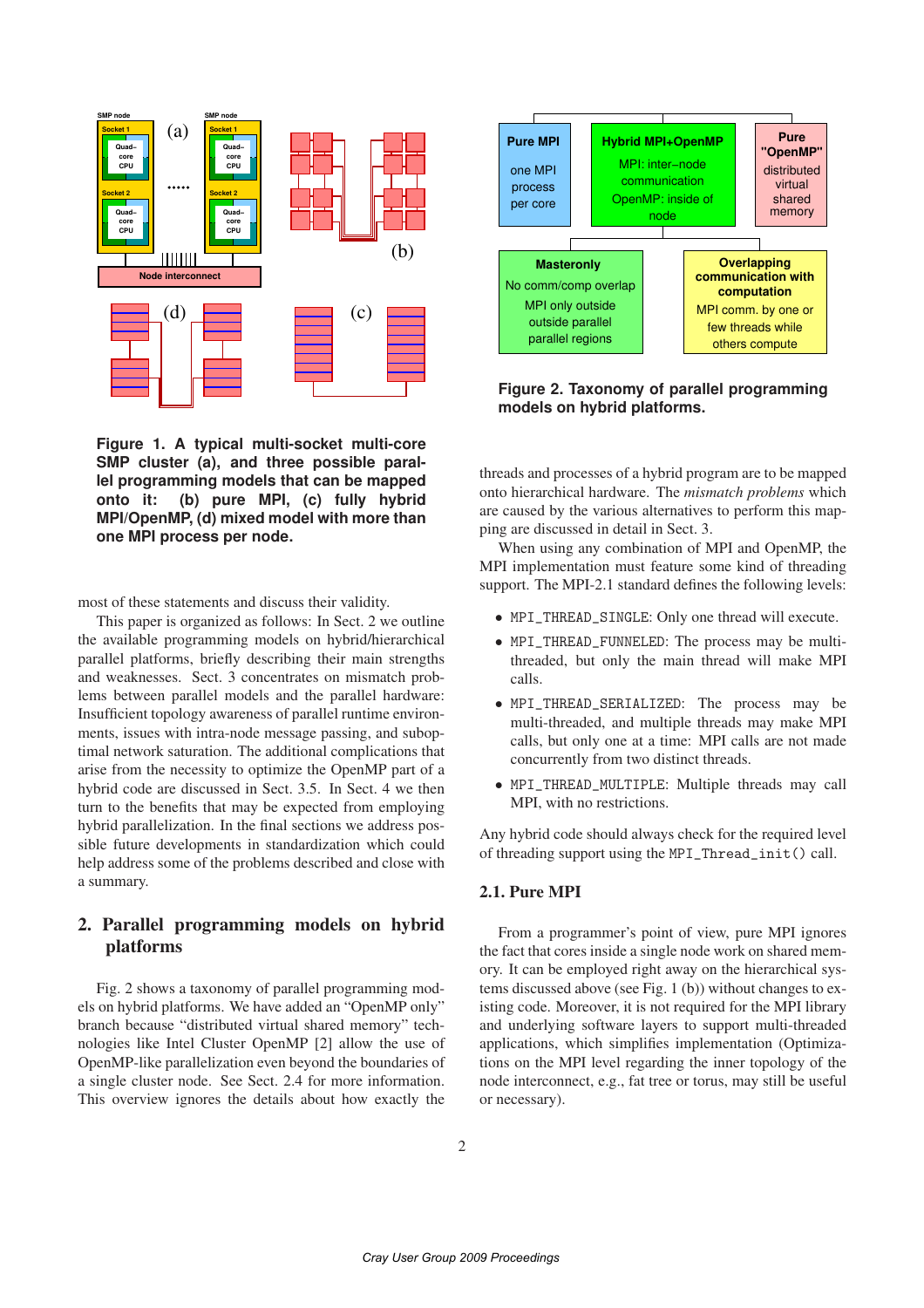On the other hand, a pure MPI programming model implicitly assumes that message passing is the correct paradigm to use for all levels of parallelism available in the application and that the application "topology" can be mapped efficiently to the hardware topology. This may not be true in all cases, see Sect. 3 for details. Furthermore, all communication between processes on the same node goes through the MPI software layers, which adds to overhead. Hopefully the library is able to use "shortcuts" via shared memory in this case, choosing ways of communication that effectively use shared caches, hardware assists for global operations, and the like. Such optimizations are usually out of the programmer's influence, but see Sect. 5 for some discussion regarding this point.

### **2.2. Hybrid masteronly**

The hybrid masteronly model uses one MPI process per node and OpenMP on the cores of the node, with no MPI calls inside parallel regions. A typical iterative domain decomposition code could look like the following:

```
for (iteration = 1...N)
{
  #pragma omp parallel
  {
    /* numerical code */
  }
  /* on master thread only */
 MPI_Send(bulk data to halo areas in other nodes)
 MPI_Recv(halo data from the neighbors)
}
```
This resembles parallel programming on distributedmemory parallel vector machines. In that case, the inner layers of parallelism are not exploited by OpenMP but by vectorization and multi-track pipelines.

As there is no intra-node message passing, MPI optimizations and topology awareness for this case are not required. Of course, the OpenMP parts should be optimized for the topology at hand, e.g., by employing parallel firsttouch initialization on ccNUMA nodes or using thread-core affinity mechanisms.

There are, however, some major problems connected with masteronly mode:

- All other threads are idle during communication phases of the master thread which could lead to a strong impact of communication overhead on scalability. Alternatives are discussed in Sect. 3.1.3 and Sect. 3.3 below.
- The full inter-node MPI bandwidth might not be saturated by using a single communicating thread.

• The MPI library must be thread-aware on a simple level by providing MPI\_THREAD\_FUNNELED. Actually, a lower thread-safety level would suffice for masteronly, but the MPI-2.1 standard does not provide an appropriate level less than MPI\_THREAD\_FUNNELED.

# **2.3. Hybrid with overlap**

One way to avoid idling compute threads during MPI communication is to split off one or more threads of the OpenMP team to handle communication in parallel with useful calculation:

```
if (my_{\text{thread}}ID \leq ...) {
  /* communication threads: */
  /* transfer halo */
 MPI_Send( halo data )
 MPI_Recv( halo data )
} else {
  /* compute threads: */
  /* execute code that does not need halo data */
}
/* all threads: */
/* execute code that needs halo data */
```
A possible reason to use more than one communication thread could arise if a single thread cannot saturate the full communication bandwidth of a compute node (see Sect. 3.3 for details). There is, however, a trade-off because the more threads are sacrificed for MPI, the fewer are available for overlapping computation.

### **2.4. Pure OpenMP on clusters**

A lot of research has been invested into the implementation of distributed virtual shared memory software [3] which allows near-shared-memory programming on distributed memory parallel machines, notably clusters. Since 2006 Intel offers the "Cluster OpenMP" compiler addon, enabling the use of OpenMP (with minor restrictions) across the nodes of a cluster [2]. Therefore, OpenMP has literally become a possible programming model for those machines. It is, to some extent, a hybrid model, being identical to plain OpenMP inside a shared-memory node but employing a sophisticated protocol that keeps "shared" memory pages coherent between nodes at explicit or automatic OpenMP flush points.

With Cluster OpenMP, frequent page synchronization or erratic access patterns to shared data must be avoided by all means. If this is not possible, communication can potentially become much more expensive than with plain MPI.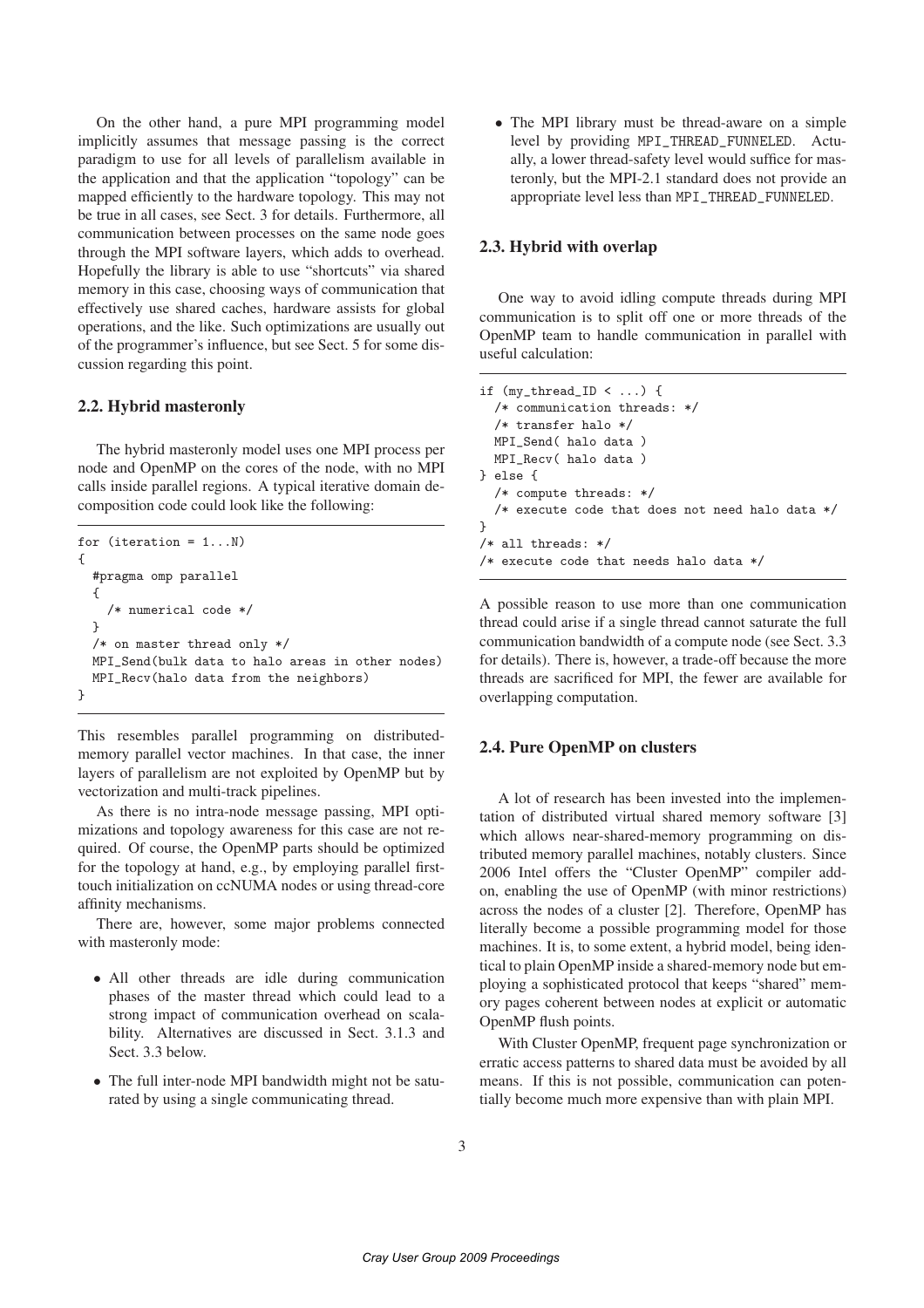# **3. Mismatch problems**

It should be evident by now that the main issue with getting good performance on hybrid architectures is that none of the programming models at one's disposal fits optimally to the hierarchical hardware. In the following sections we will elaborate on these *mismatch problems*. However, as sketched above, one can also expect hybrid models to have positive effects on parallel performance (as shown in Sect. 4). Most hybrid applications suffer from the former and benefit from the latter to varying degrees, thus it is near to impossible to make a quantitative judgement without thorough benchmarking.

# **3.1. The mapping problem: Machine topology**

As a prototype mismatch problem we consider the mapping of a two-dimensional Cartesian domain decomposition with 80 sub-domains, organized in a  $5 \times 16$  grid, on a tennode dual-socket quad-core cluster like the one in Fig. 1 (a). We will analyze the communication behavior of this application with respect to the required inter-socket and internode halo exchanges, presupposing that inter-core communication is fastest, hence favorable. See Sect. 3.2 for a discussion on the validity of this assumption.

#### **3.1.1. Mapping problem with pure MPI**

We assume here that the MPI start mechanism is able to establish some affinity between processes and cores, i.e. it is not left to chance which rank runs on which core of a node. However, defaults vary across implementations. Fig. 3 shows that there is an immense difference between sequential and round-robin ranking, which is reflected in the number of required inter-node and inter-socket connections. In Fig. 3 (a), ranks are mapped to cores, sockets and nodes  $(A...J)$  in sequential order, i.e., ranks  $0...7$  go to the first node, etc.. This leads at maximum to 17 inter-node and one inter-socket halo exchanges per node, neglecting boundary effects. If the default is to place MPI ranks in round-robin order across nodes (Fig. 3 (b)), i.e., ranks 0. . . 9 are mapped to the first core of each node, all the halo communication uses inter-node connections, which leads to 32 inter-node and no inter-socket exchanges. Whether the difference matters or not depends, of course, on the ratio of computational effort versus amount of halo data, both per process, and the characteristics of the network.

What is the best ranking order for the domain decomposition at hand? It is important to realize that the hierarchical node structure enforces *multilevel domain decomposition* which can be optimized for minimizing inter-node communication: It seems natural to try to reduce the socket "surface area" exposed to the node boundary, as shown in



**Figure 3. Influence of ranking order on the number of inter-socket (double lines, blue) and inter-node (single lines, red) halo communications when using pure MPI. (a) Sequential mapping, (b) Round-robin mapping.**



**Figure 4. Two possible mappings for multilevel domain decomposition with pure MPI.**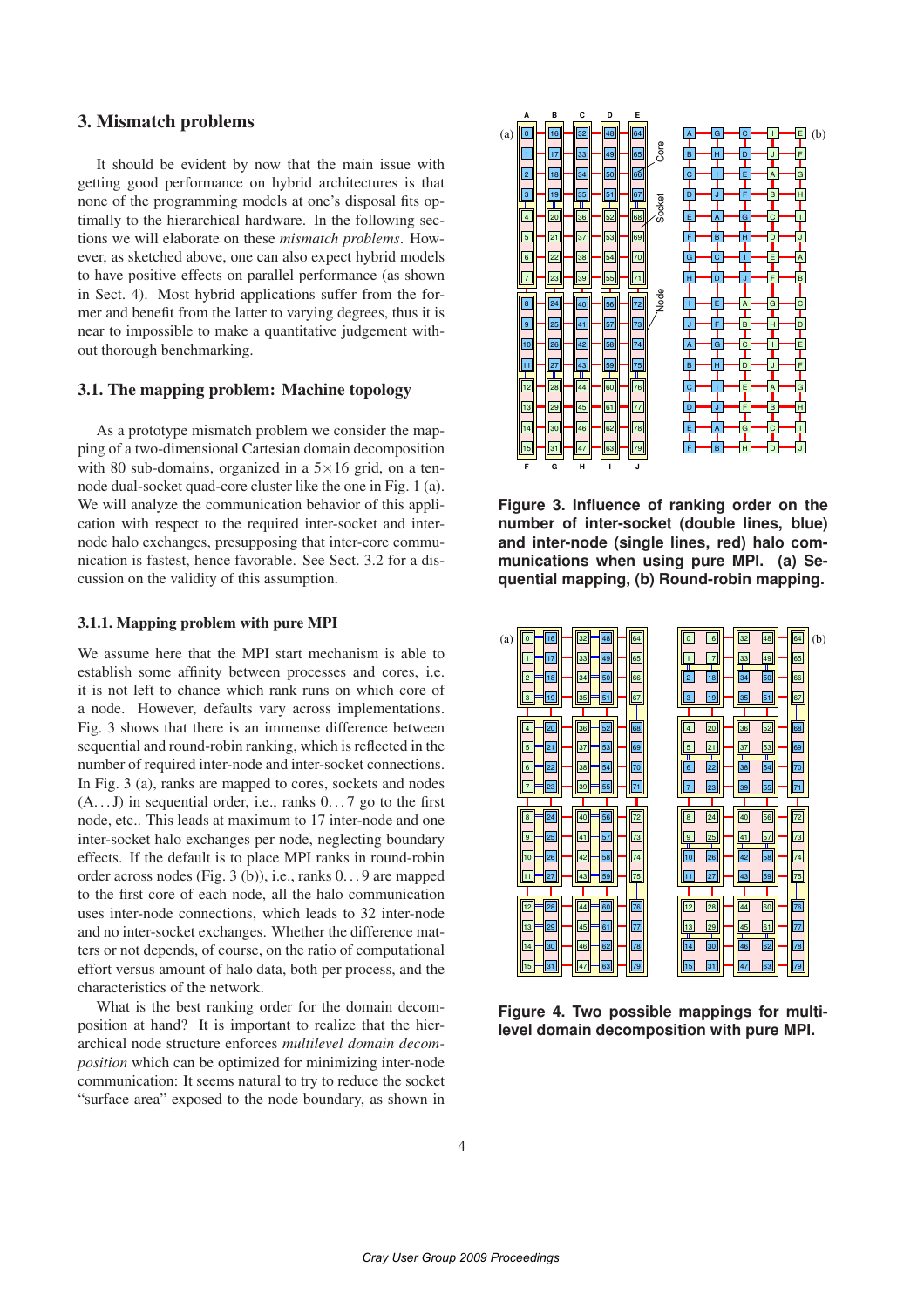Fig. 4 (a), which yields ten inter-node and four inter-socket halo exchanges per node at maximum. But still there is optimization potential, because this process can be iterated to the socket level (Fig. 4 (b)), cutting the number of intersocket connections in half. Comparing Figs. 3 (a), (b) and Figs. 4 (a), (b), this is the best possible rank order for pure MPI.

Above considerations should make it clear that it can be vital to know about the default rank placement used in a particular parallel environment and modify it if required. Unfortunately, many commodity clusters are still run today without a clear concept about rank-core affinity and even no way to influence it on a user-friendly level.

#### **3.1.2. Mapping problem with fully hybrid MPI+OpenMP**

Hybrid MPI+OpenMP enforces the domain decomposition to be a two-level algorithm. On MPI level, a coarse-grained domain decomposition is performed. Parallelization on OpenMP level implies a second level domain decomposition, which may be implicit (loop level parallelization) or explicit as shown in Fig. 5.

In principle, hybrid MPI+OpenMP presents similar challenges in terms of topology awareness, i.e. optimal rank/thread placement, as pure MPI. There is, however, the added complexity that standard OpenMP parallelization is based on loop-level worksharing, which is, albeit easy to apply, not always the optimal choice. On ccNUMA systems, for instance, it might be better to drop the worksharing concept in favor of thread-level domain decomposition in order to reduce inter-domain NUMA traffic (see below). On top of this, proper first-touch page placement is required to get scalable bandwidth inside a node, and thread-core affinity must be employed. Still one should note that those issues are not specific to hybrid MPI+OpenMP programming but apply to pure OpenMP as well.

In contrast to pure MPI, hybrid parallelization of above domain decomposition enforces a 2×5 MPI domain grid, leading to oblong OpenMP subdomains (if explicit domain decomposition is used on this level, see Fig. 5). Optimal rank ordering leads to only three inter-node halo exchanges per node, but each with about four times the data volume. Thus we arrive at a slightly higher communication effort compared to pure MPI (with optimal rank order), a consequence of the non-square domains.

Beyond the requirements of hybrid MPI+OpenMP, multi-level domain decomposition may be beneficial when taking cache optimization into account: On the outermost level the domain is divided into subdomains, one for each MPI process. On the next level, these are again split into portions for each thread, and then even further to fit into successive cache levels (L3, L2, L1). This strategy ensures maximum access locality, a minimum of cache misses,



**Figure 5. Hybrid OpenMP+MPI two-level domain decomposition with a 2**×**5 MPI domain grid and eight OpenMP threads per node. Although there are fewer inter-node connections than with optimal MPI rank order (see Fig. 4 (b)), the aggregate halo size is slightly larger.**

NUMA traffic, and inter-node communication, but it must be performed by the application, especially in the case of unstructured grids. For portable software development, standardized methods are desirable for the application to detect the system topology and characteristic sizes (see also Sect. 5).

#### **3.1.3. Mapping problem with mixed model**

The mixed model (see Fig. 1 (d)) represents a sort of compromise between pure MPI and fully hybrid models, featuring potential advantages in terms of network saturation (see Sect. 3.3 below). It suffers from the same basic drawbacks as the fully hybrid model, although the impact of a loss of thread-core affinity may be larger because of the possibly significant differences in OpenMP performance and, more importantly, MPI communication characteristics for intranode message transfer. Fig. 6 shows a possible scenario where we contrast two alternatives for thread placement. In Fig. 6 (a), intra-node MPI uses the inter-socket connection only and shared memory access with OpenMP is kept inside of each multi-core socket, whereas in Fig. 6 (b) all intranode MPI (with masteronly style) is handled inside sockets. However, due to the spreading of the OpenMP threads belonging to a particular process across two sockets there is the danger of increased OpenMP startup overhead (see Sect. 3.5) and NUMA traffic.

As with pure MPI, the message-passing subsystem should be topology-aware in the sense that optimization opportunities for intra-node transfers are actually exploited. The following section provides some more information about performance characteristics of intra-node versus inter-node MPI.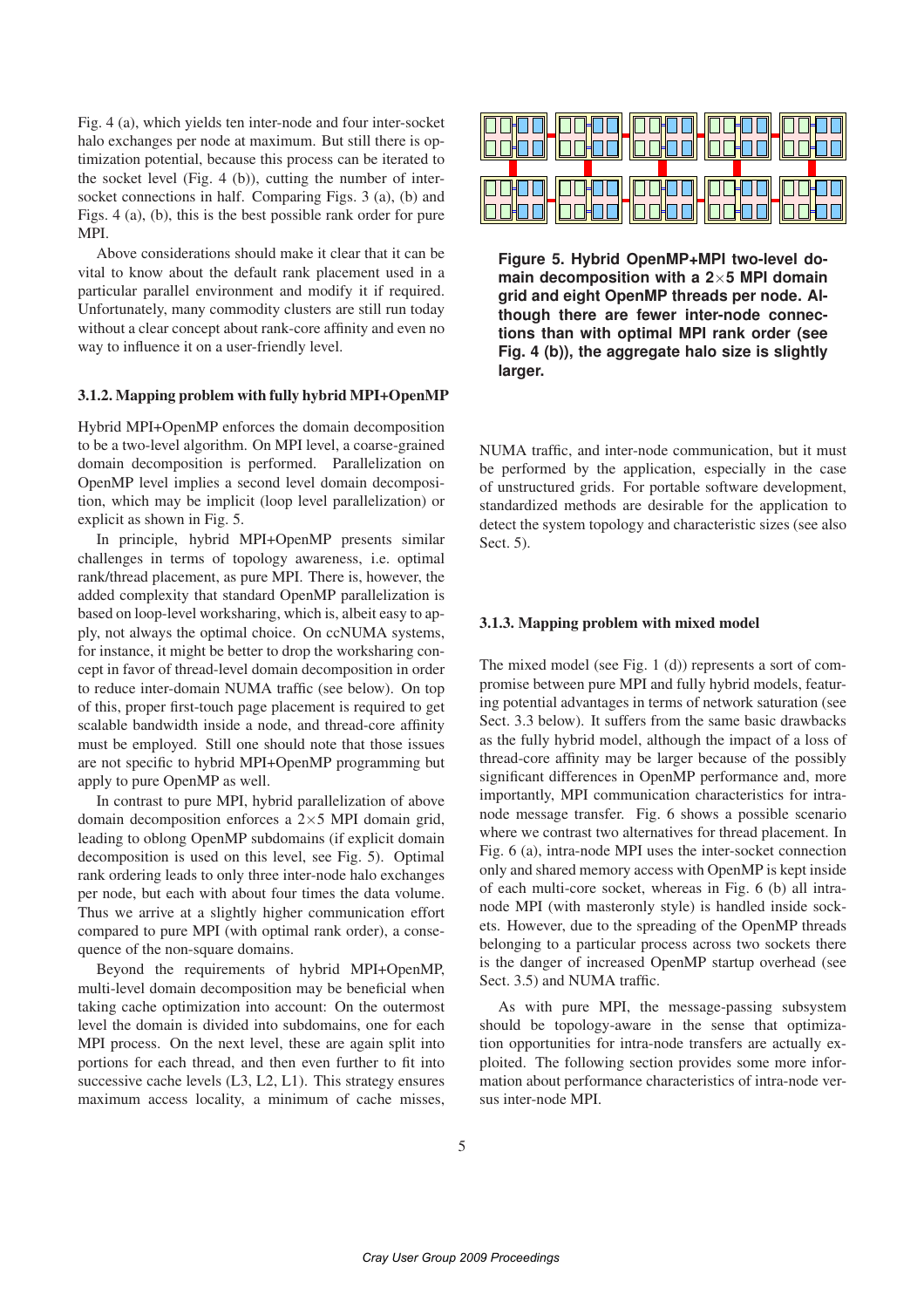

**Figure 6. Two different mappings of threads to cores for the mixed model with two MPI processes per eight-core, two-socket node.**



**Figure 7. IMB PingPong bandwidth versus message size for inter-node, inter-socket, and intra-socket communication on an XT5. The "vanilla" variant (dashed line) uses no special options and shows pathological behavior for intermediate message sizes (see text).**

# **3.2. Issues with intra-node MPI communication**

The question whether the benefits or disadvantages of different hybrid programming models in terms of communication behavior really impact application performance cannot be answered in general since there are far too many parameters involved. Even so, knowing the characteristics of the MPI system at hand, one may at least arrive at an educated guess. As an example we choose the well-known PingPong benchmark from the Intel MPI benchmark (IMB) suite, performed on a Cray XT5 at ARSC [17] (see Sect. 4.1) for more information on the system). Fig. 7 shows that there are significant differences in achievable bandwidths for message sizes below 2 MB, which happens to be one processor's L3 cache size. If the two processes run on the same socket (circles), the shared L3 cache provides superior communication bandwidth until the aggregate message sizes exceed the cache size. For inter-socket communication (squares), the "revolving MPI buffers" feature of the IMB must be activated (using the -off\_cache command line option) in order to avoid meaningless results [7]. The -off\_cache option forces the use of a new send buffer on each MPI\_Send() until the aggregate size of all buffers exceeds a configurable limit (the option's parameter). Choosing the limit to be at least the L3 cache size ensures that all send buffers are actually evicted to memory at some point, even if a single message fits into cache and the MPI library uses single-copy transfers. If the option is omitted (dashed line), the first MPI\_Send() writes the message to the cache of the processor it is executed on. Subsequent MPI\_Send() calls (which are always performed with PingPong to get accurate timing measurements) then perform in-cache copy operations. As the receive buffer is never used by the other process, it never gets evicted to main memory, leading to similar measurements as in the intra-socket case. This is a situation that would never occur in a real application.

All intra-node and inter-node performance numbers become identical at message lengths above 2 MB. This may be surprising because memory bandwidth as measured with, e.g., STREAM benchmarks on the AMD Barcelona processor yields results beyond 5 GB/s for a single core. However, if we assume that a single intermediate buffer is used for intra-node point-to-point transfers, the two required copy operations send the message between four and six times over the processor bus(es) (depending on whether nontemporal moves are employed or not [8]), which easily explains at least the observed order of magnitude. The slight disadvantage with inter-socket communication may be attributed to the unavoidable NUMA traffic across the Hyper-Transport links in this case.

This behavior is not only typical for the XT5 but also for commodity cluster systems, see Figs. 8 and 9 [4, 13, 15]. It shows that simplistic assumptions about superior performance of intra-node connections may be false, at least in terms of bandwidth. Comparing Figs. 8 and 9, one can see that the results not only depend on the hardware characteristics of a given system, but also significantly on optimizations within the MPI library. There is a growing awareness of those problems in the community and efforts towards more efficient intra-node MPI communication are visible [16].

At small message sizes, MPI communication is latency-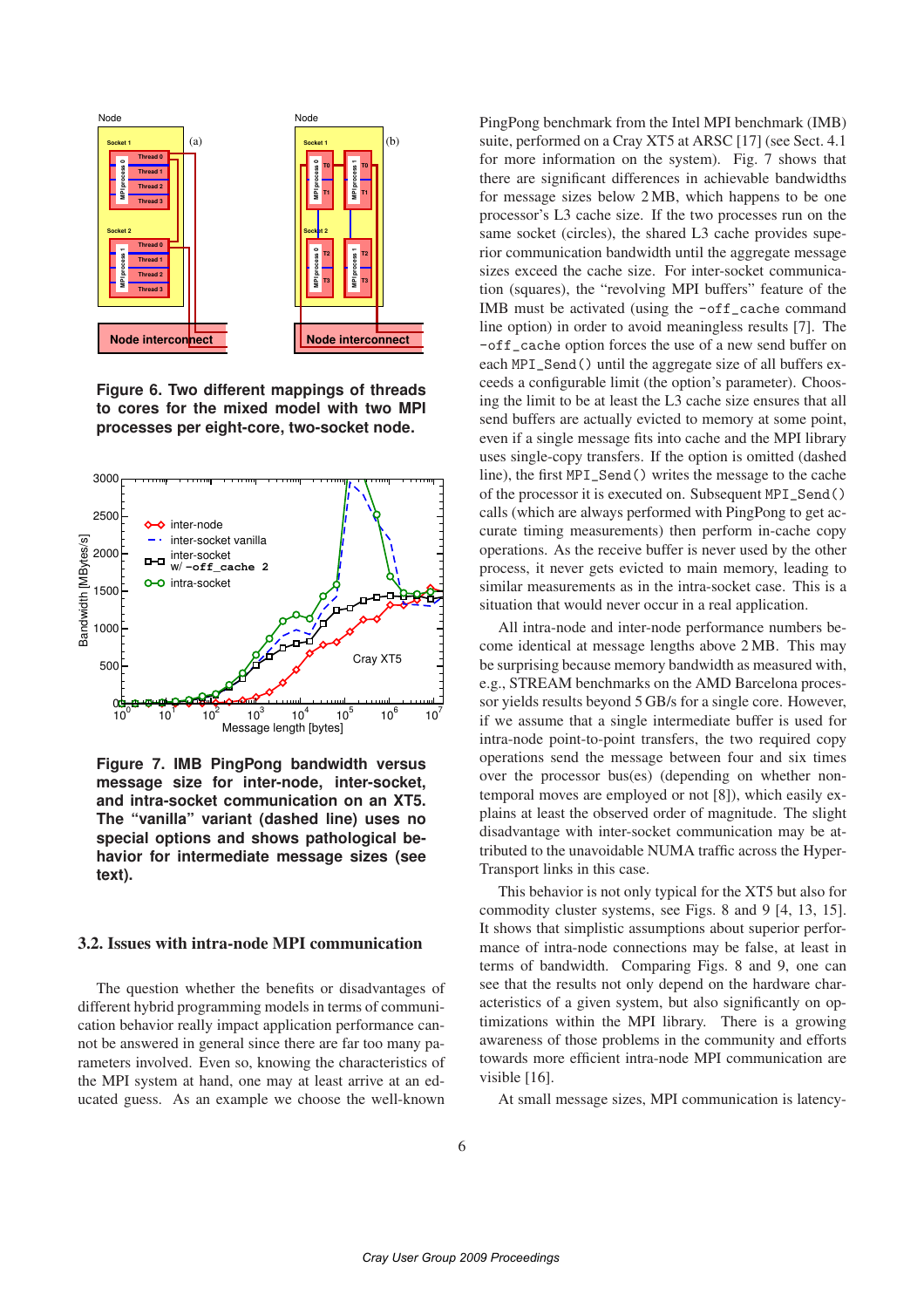

**Figure 8. IMB PingPong bandwidth versus message size for inter-node, inter-socket, and intra-socket communication on a dualsocket dual-core Xeon 5160 cluster with DDR InfiniBand [4], using Intel MPI 3.0.43.**

dominated. For the setup described above we measure the following latency numbers:

|              | Latency [ $\mu$ s] |                 |          |
|--------------|--------------------|-----------------|----------|
|              | Xeon-IB            |                 |          |
| Mode         | XT5                | <b>IMPI</b> 3.0 | IMPI 3.1 |
| inter-node   | 7.40               | 3.13            | 3.24     |
| inter-socket | 0.63               | 0.76            | 0.55     |
| intra-socket | 0.49               | 0.40            | 0.31     |

In strong scaling scenarios it is often quite likely that one "rides the PingPong curve" towards a latency-driven regime as processor numbers increase, possibly rendering the carefully tuned process/thread placement useless.

Please note that more elaborate low-level benchmarks than PingPong may be advisable to arrive at a more complete picture about communication characteristics.

# **3.3. Network saturation and sleeping threads with the masteronly model**

The masteronly variant, in which no MPI calls are issued inside OpenMP-parallel regions, can be used with fully hybrid as well as the mixed model. Although being the easiest way of implementing a hybrid MPI+OpenMP code, it has two important shortcomings:

1. In the fully hybrid case, a single communicating thread may not be able to saturate the node's network connection. Using a mixed model (see Sect. 3.1.3) with more



**Figure 9. IMB PingPong bandwidth versus message size for inter-node, inter-socket, and intra-socket communication on a dualsocket dual-core Xeon 5160 cluster with DDR InfiniBand [4], using Intel MPI 3.1.038.**

than one MPI process per node might solve this problem, but one has to be aware of possible rank/thread ordering problems as described in Sect. 3.1. On flatmemory SMP nodes with no intra-node hierarchical structure, this may be an attractive and easy to use option [5]. However, the number of systems with such characteristics is waning. Current hierarchical architectures require some more effort in terms of thread- /core affinity (see Sect. 4.1 for benchmark results in mixed mode on a contemporary cluster).

2. While the master thread executes MPI code, all other threads sleep. This effectively makes communication a purely serial component in terms of Amdahl's Law. Overlapping communication with computation may provide a solution here (see Sect. 3.4 below).

One should note that on many commodity clusters today (including those featuring high-speed interconnects like InfiniBand), saturation of a network port can usually be achieved by a single thread. However, this may change if, e.g., multiple network controllers or ports are available per node. As for the second drawback above, one may argue that MPI provides non-blocking point-to-point operations which should generally be able to achieve the desired overlap. Even so, many MPI implementations allow communication progress, i.e., actual data transfer, only inside MPI calls so that real background communication is ruled out. The non-availability of non-blocking collectives in the current MPI standard adds to the problem.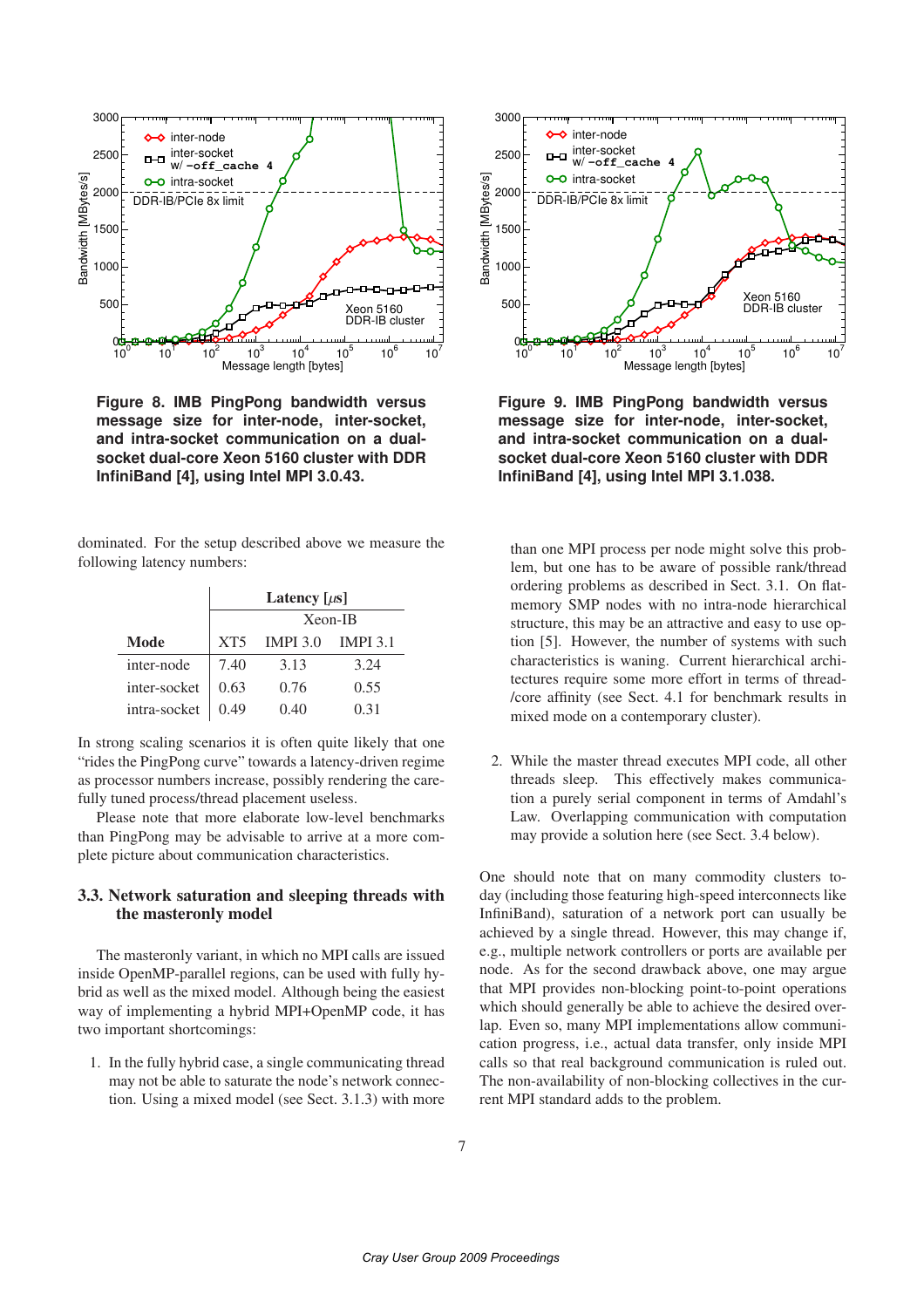### **3.4. Overlapping communication and computation**

It seems feasible to "split off" one or more OpenMP threads in order to execute MPI calls, letting the rest do the actual computations. Just as the fully hybrid model, this requires the MPI library to support at least the MPI\_THREAD\_FUNNELED. However, work distribution across the non-communicating threads is not straightforward with this variant, because standard OpenMP worksharing works on the whole team of threads only. Nested parallelism is not an alternative due to its performance drawbacks and limited availability. Therefore, manual worksharing must be applied:

```
if (my_thread_ID < 1) {
  MPI_Send( halo data )
  MPI_Recv( halo data )
} else {
 my\_range = (high-low-1) / (num\_threads-1) + 1;my_low = low + (my_thread_lD+1)*my_range;my_high = high+ (my_thread_ID+1+1)*my_range;
 my\_high = max(high, my\_high)for (i=my_low; i<my_high; i++) {
     /* computation */
  }
}
```
Apart from the additional programming effort for dividing the computation into halo-dependent and non-halodependent parts (see Sect. 2.3), directives for loop worksharing cannot be used any more, making "dynamic" or "guided" schemes that are essential to use in poorly loadbalanced situations very hard to implement. Thread subteams [6] have been proposed as a possible addition to the future OpenMP 3.x/4.x standard and would ameliorate the problem significantly. OpenMP tasks, which are part of the recently passed OpenMP 3.0 standard, also form an elegant alternative but presume that dynamic scheduling (which is inherent to the task concept) is acceptable for the application.

See Ref. [5] for performance models and measurements comparing parallelization with masteronly style versus overlapping communication and computation on SMP clusters with flat intra-node structure.

### **3.5. OpenMP performance pitfalls**

As with standard (non-hybrid) OpenMP, hybrid MPI+OpenMP is prone to some common performance pitfalls. Just by switching on OpenMP, some compilers refrain from some loop optimizations, causing a significant performance hit. A prominent example is SIMD vectorization of parallel loops on x86 architectures, which gives best performance when using 16-byte aligned load/store instructions. If the compiler cannot apply dynamic loop peeling [8], a loop parallelized with OpenMP can only be vectorized using unaligned loads and stores. The situation seems to improve gradually, though.

On ccNUMA architectures correct first-touch page placement must be employed in order to achieve scalable performance across NUMA locality domains. In this respect one should also keep in mind that communicating threads, inside or outside of parallel regions, may have to partly access non-local MPI buffers (i.e. from other NUMA domains).

Due to, e.g., limited memory bandwidth, it may be preferential in terms of performance or power consumption to use fewer threads than available cores inside of each MPI process [9]. This leads again to several affinity options (similar to Fig. 6 (a) and (b)) and may impact MPI inter-node communication.

Thread creation/wakeup overhead and frequent synchronization are further typical sources of performance problems with OpenMP, because they add to serial execution and thus contribute to Amdahl's Law on the node level. In order to estimate these overheads we propose a simple benchmark setup: We use the vector triad with short vector lengths so that the parallel run scales across threads if each core has its own L1 (performance would not scale with larger vectors as shared caches or main memory usually present bottlenecks):

```
!$OMP PARALLEL PRIVATE(j)
 do j=1,NITER
!$OMP DO SCHEDULE(static) NOWAIT ! NOWAIT optional
   do i=1,N
     A(i) = B(i) + C(i) * D(i)enddo
!$OMP END DO
 enddo
! $OMP END PARALLET.
```
NITER is chosen so that overall runtime can be accurately measured and one-time startup effects (loading data into cache the first time etc.) become unimportant. The NOWAIT clause is optional and is used here only to demonstrate the impact of the implied barrier at the end of the loop worksharing construct (see below).

The performance model assumes that overall runtime with a problem size of *N* on *t* threads can be split into computational and setup/shutdown contributions:

$$
T(N,t) = T_c(N,t) + T_s(t) . \t(1)
$$

Further assuming that we have measured purely serial performance  $P_s(N)$  we can write

$$
T_{\rm c}(N,t) = \frac{N}{tP_{\rm s}(N/t)}\,,\tag{2}
$$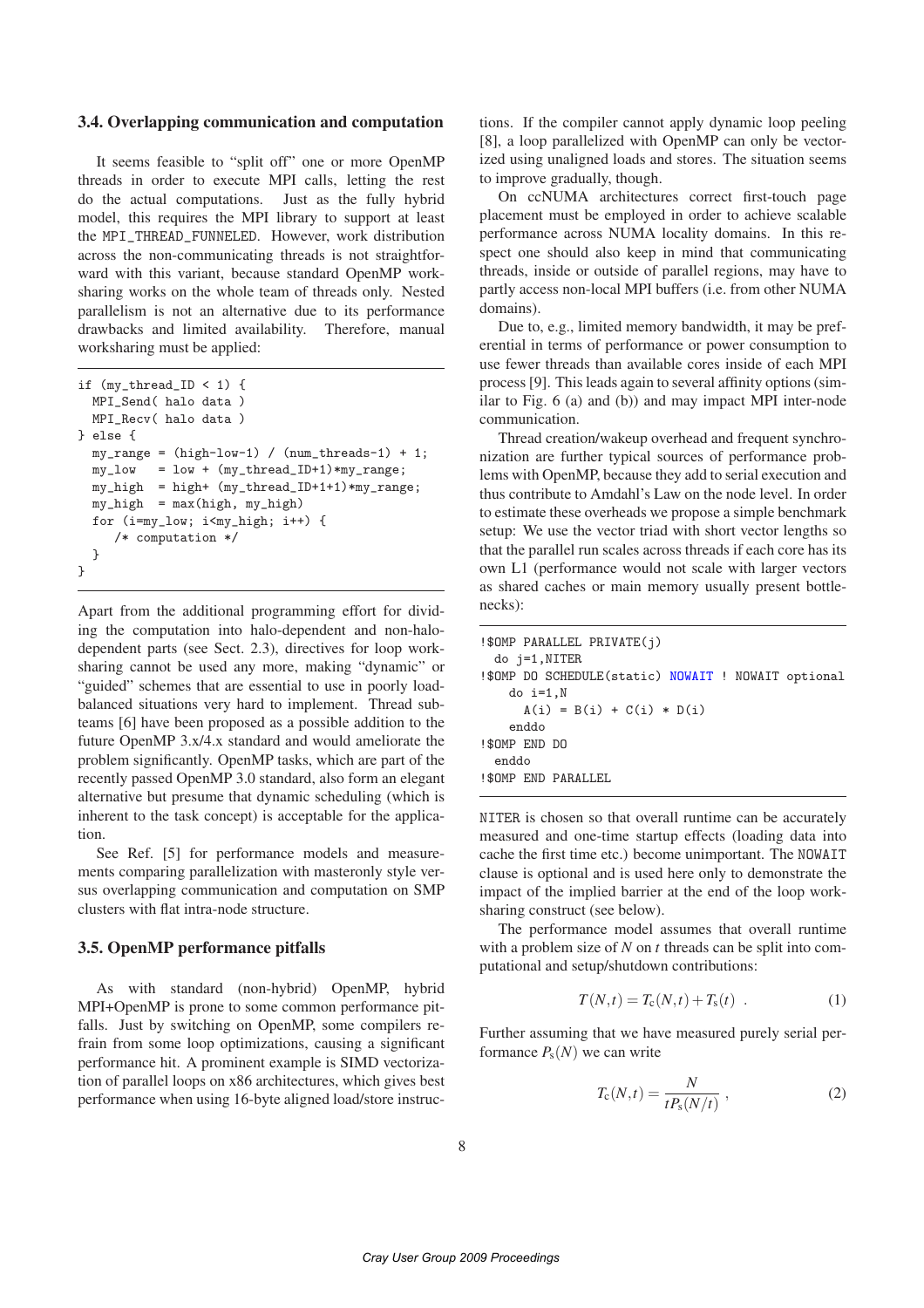which accounts for any *N*-dependent performance behavior unconnected to OpenMP overhead. As mentioned above, setup/shutdown time is composed of a constant latency and a per-thread component:

$$
T_{\rm s}(t) = T_{\rm l} + T_{\rm p}(t) \quad . \tag{3}
$$

Now we can calculate parallel performance on *t* threads at problem size *N*:

$$
P(N,t) = \frac{N}{T(N,t)} = \frac{N}{N[tP_{\rm s}(N/t)]^{-1} + T_{\rm s}(t)}
$$
(4)

Fig. 10 shows performance data for the small-*N* vector triad on an XT5 node. We distinguish several important cases. First, there is a measurable overhead for running with a single OpenMP thread (squares) versus purely serial mode (circles). However, the purely serial saturation performance of 2300 MFlops/s is met for  $N \le 1000$  even with OpenMP switched on. This leads to the conclusion that, although the compiler could do a better job in reducing overhead for starting a single-thread "parallel" construct, the scalar looplevel optimizations (software pipelining, SIMD vectorization, etc.) are unharmed by OpenMP.

Second, the two-thread data (diamonds) labeled "1S" and "2S" has been obtained by binding the threads to the same sockets (solid line) and different sockets (dashed line), respectively. An additional 20–40 % overhead for crosssocket synchronization of a pair of threads can be clearly observed. This substantiates the need for accurate thread placement.

And finally we have fitted the model (4) to measured data for the eight-thread cases when using the NOWAIT clause (filled triangles) and without it (open triangles). Instead of the real performance values for  $P_s$  we have used a fit function (dashed line) to a simple latency/bandwidth model (latency=1.1 ns, performance=2300 MFlops/s) up to a loop length of  $N = 1000$ . Measurements get erratic above  $N = 1000$  because of L1 associativity conflicts, but the range considered here is sufficient to get decent estimates for the overhead. The indicated fit parameters in nanoseconds denote  $T<sub>s</sub>(t)$ , as defined in (3). Obviously the barrier strongly dominates OpenMP overhead. The eight-thread data labeled "inner" (stars) was obtained by using a combined parallel do directive, so that the team of threads is woken up each time the inner loop gets executed:

```
do j=1,NITER
!$OMP PARALLEL DO SCHEDULE(static)
   do i=1,N
     A(i) = B(i) + C(i) * D(i)enddo
!$OMP END PARALLEL DO
 enddo
```


**Figure 10. Impact of OpenMP loop overhead on an XT5 node for the small-***N* **vector triad. For two cases (triangles) the model (4) was fitted to measured performance data. Note the large impact of the implied barrier (removed by the** nowait **clause). The stars indicate data obtained by restarting the parallel region with 8 threads on every triad loop.**

This makes it possible to separate the thread wakeup time from the barrier and worksharing overheads: Although small compared to the barrier time, wakeup still contributes in a measurable way, which proves that it is desirable to minimize the number of parallel regions in an OpenMP program. We must stress that these overhead measurements can only be rough guidelines, and that the resulting numbers in nanoseconds denote orders of magnitude rather than exact figures. However, they show that thousands of cycles can be spent for setting up a parallel work-sharing construct. This effect will worsen with the advent of many-core chips.

# **4. Expected hybrid parallelization benefits**

We have made it clear in the previous section that the parallel programming models described so far do not really fit onto standard hybrid hardware. Consequently, one should always try to optimize the parallel environment, especially in terms of thread/core mapping and the correct choice of hybrid execution mode, in order to minimize the mismatch problems.

On the other hand, as pointed out in the introduction, several real benefits can be expected from hybrid programming models as opposed to pure MPI. We will elaborate on the most important aspects in the following sections.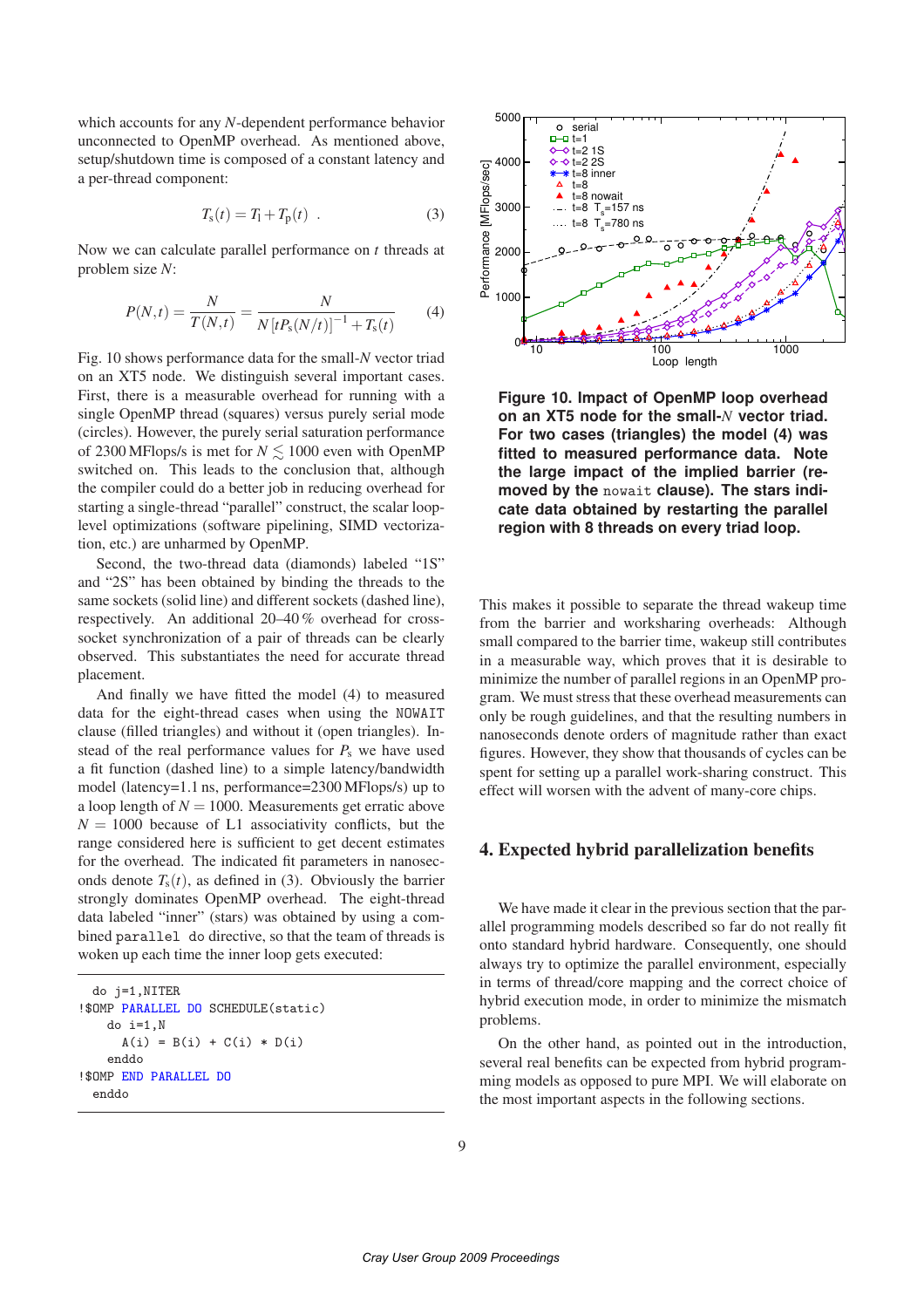### **4.1. Additional levels of parallelism**

In some applications, there is a coarse outer level of parallelism which can be easily exploited by message passing, but is strictly limited to a certain number of workers. In such a case, a viable way to improve scalability beyond this limit is to use OpenMP in order to speed up each MPI process, e.g. by identifying parallelizable loops at an inner level. A prominent example is the BT-MZ benchmark from the NPB (Multi-Zone NAS Parallel Benchmarks) suite.

### **Benchmark results on Cray XT4 and Cray XT5 System**

Here we present some performance results that were obtained on Cray XT4 and Cray XT5 systems. The Cray XT4 used for the tests consists of 2,151 compute nodes. Each node comprises one AMD "Budapest" 2.1 GHz quad-core processor with 8 GB of memory, which makes for a total number of 8608 cores. The Cray XT5 has 432 compute nodes. Each node comprises two AMD "Barcelona" 2.3 GHz quad-core processors and 32 GB of memory, for a total of 3456 cores. The nodes are connected to a 3D torus network by HyperTransport links, using the Cray Seastar2 Interconnect on both systems. The MPI implementations are based on MPICH-2. Results were obtained by courtesy of the HPCMO Program, the Engineer Research and Development Center Major Shared Resource Center, Vicksburg, MS, and the Arctic Region Supercomputer Center in Fairbanks, Alaska. For compiling the benchmarks we used the Cray ftn compiler which is based on the PGI Fortran compiler pgf90 7.1. We used the options ftn -fastsse -tp barcelona-64 -r8 -mp. The aprun command was used for execution. On the Cray XT4 the executable was started as

export OMP\_NUM\_THREADS={4,2,1} aprun -n NPROCS -N {1,2,4} -d {4,2,1}

This places 1, 2, or 4 MPI processes per node and employs 4, 2, or 1 core per MPI process, corresponding to the number of threads per process which is being used. On the Cray XT5 the executable was started as

export OMP\_NUM\_THREADS={8,4,2,1} aprun -n NPROCS -N 1 -d 8 aprun -n NPROCS -S {1,2,4} -d {4,2,1}

The first command places 1 MPI process per node and employs all 8 cores for OpenMP threads. The second command places 1, 2, or 4 MPI processes per socket and employs 4, 2, or 1 core per MPI process. One processor socket (4 cores) corresponds to one NUMA node.

The NAS Parallel Benchmark (NPB) Multi-Zone (MZ) [10] codes BT-MZ and SP-MZ (class E) were chosen



**Figure 11. NPB BT-MZ and SP-MZ (class C) performance on Cray XT4 for mixed hybrid and pure MPI modes (see text for details on the mixed setup). There is no pure MPI data for 512 cores as the number of MPI processes is limited to 256 (zones) in that case.**

to exemplify the benefits and limitations of hybrid mode. The purpose of the NPB-MZ is to capture the multiple levels of parallelism inherent in many full scale applications. Each benchmark exposes a different challenge to scalability: BT-MZ is a block tridiagonal simulated CFD code. The size of the zones varies widely, with a ratio of about 20 between the largest and the smallest zone. This poses a load balancing problem when only coarse-grained parallelism is exploited on a large number of cores. SP-MZ is a scalar pentadiagonal simulated CFD code with equally sized zones, so from a workload point of view the best performance should be achieved by pure MPI. A detailed discussion of the performance characteristics of these codes is presented in [11]. The class C problem size for both benchmarks comprises an aggregate grid size of  $480\times320\times28$  points and a total number of 256 zones. Each MPI process is assigned a set of zones to work on, according to a bin-packing algorithm to achieve a balanced workload. Static worksharing is used on the OpenmMP level. Due to the implementation of the benchmarks the maximum number of MPI processes is limited to the number of zones for SP-MZ as well as BT-MZ to 256 for the class C benchmark.

Figures 11 and 12 show results at 16 to 512 cores. For both BT-MZ and SP-MZ the mixed hybrid mode enables scalability beyond the number of zones. In the case of BT-MZ, reducing the number of MPI processes and using OpenMP threads allows for better load balancing while maintaining a high level of parallelism. On the Cray XT4 we observe that BT-MZ does not scale to 512 cores. The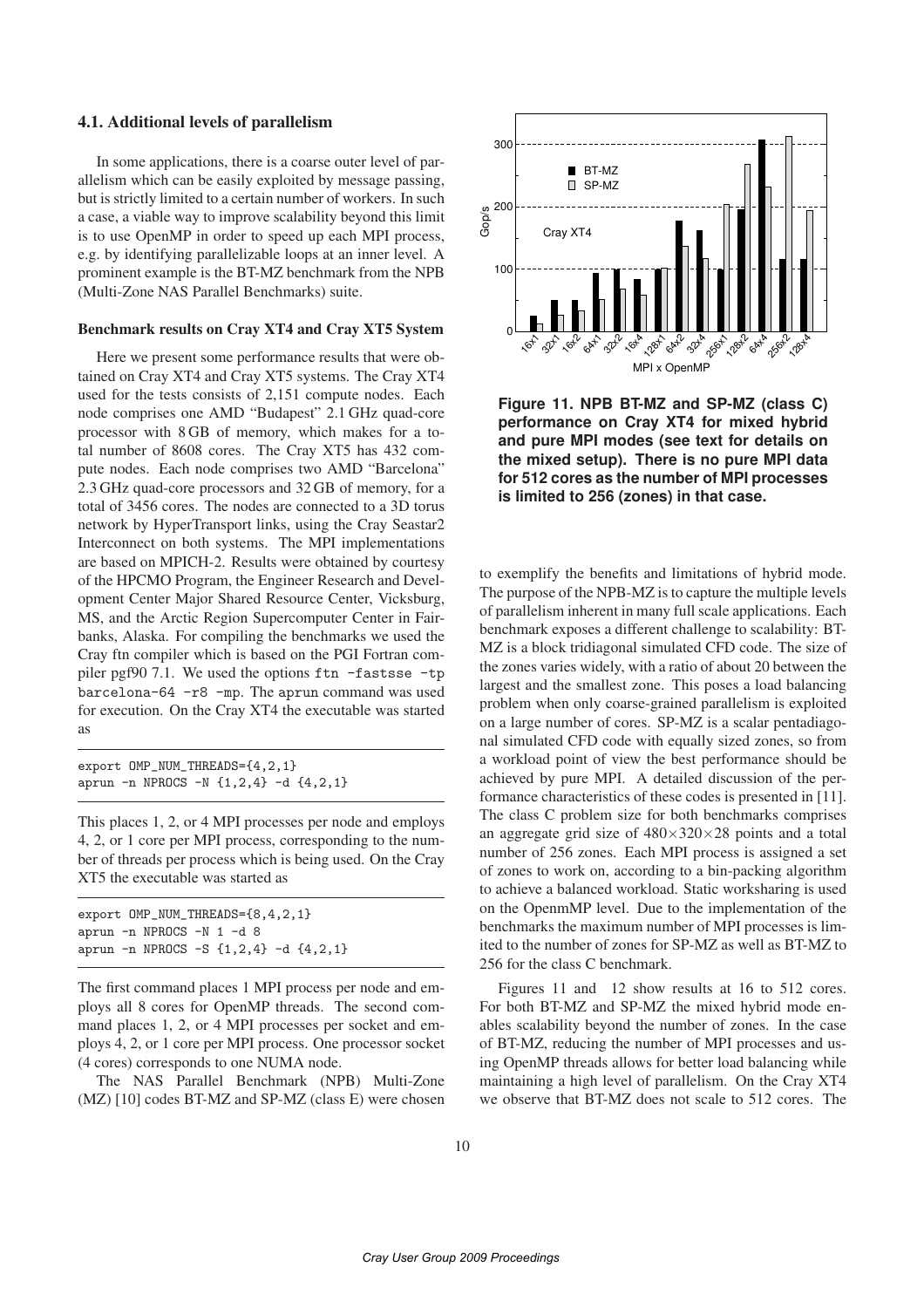

**Figure 12. NPB BT-MZ and SP-MZ (class C) performance on Cray XT5 for mixed hybrid and pure MPI modes (see text for details on the mixed setup). There is no pure MPI data for 512 cores as the number of MPI processes is limited to 256 (zones) in that case.**

reason is that optimal load balancing is achieved by employing 64 MPI processes using 8 threads each. This combination is not possible on the Cray XT4. On the Cray XT5 BT-MZ does scale for 512 cores. SP-MZ generally scales well with pure MPI. However, reducing the number of MPI processes cuts down on the amount of data to be communicated and the total number of MPI calls. For some cases this leads to the hybrid version outperforming pure MPI. On the Cray XT5, for example, SP-MZ 64×4 outperforms 256×1. The communication overhead depends on the exact communication pattern and placement of the MPI processes. Thus, for both benchmarks, hybrid MPI+OpenMP can outperform pure MPI. The best mixed hybrid mode for BT-MZ depends on the coarse-grained load balancing that can be achieved and varies with the number of available cores.

We must emphasize that the use of affinity mechanisms (built into aprun in this particular case) is absolutely essential for getting good performance and reproducibility on any ccNUMA architecture, including the XT5.

### **4.2. Improved load balancing**

If the problem at hand has load balancing issues, some kind of dynamic balancing should be implemented. In MPI, this is a problem for which no generic recipes exist. It is highly dependent on the numerics and potentially requires significant communication overhead. It is therefore hard to implement in production codes.

One big advantage of OpenMP over MPI lies in the pos-

sible use of "dynamic" or "guided" loop scheduling. No additional programming effort or data movement is required. However, one should be aware that non-static scheduling is suboptimal for memory-bound code on ccNUMA systems because of unpredictable (and non-reproducible) access patterns; if guided or dynamic schedule is unavoidable, one should at least employ round-robin page placement for array data in order to get *some* level of parallel data access.

For the hybrid case, simple static load balancing on the outer (MPI) level and dynamic/guided loop scheduling for OpenMP can be used as a compromise. Note that if dynamic OpenMP load balancing is prohibitive because of NUMA locality constraints, a mixed model (Fig. 1 (d)) may be advisable where one MPI process runs in each NUMA locality domain and dynamic scheduling is applied to the threads therein.

### **4.3. Reduced memory consumption**

Although one might believe that there should be no data duplication or, more generally, data overhead between MPI processes, this is not true in reality. E.g., in domain decomposition scenarios, the more MPI domains a problem is divided into, the larger the aggregated surface and thus the larger the amount of memory required for halos. Other data like buffers internal to the MPI subsystem, but also lookup tables, global constants, and everything that is usually duplicated for efficiency reasons, adds to memory consumption. This pertains to redundant computation as well.

One the other hand, if there are multiple (*t*) threads per MPI process, duplicated data is reduced by a factor of *t* (this is also true for halo layers if not using domain decomposition on the OpenMP level). Although this may seem like a small advantage today, one must keep in mind that the number of cores per CPU chip is constantly increasing. In the future, tens and even hundreds of cores per chip may lead to a dramatic reduction of available memory per core.

It should be clear from the considerations in the previous sections that it is not straightforward to pick the optimal number of OpenMP threads per MPI process for a given problem and system. Even assuming that mismatch/affinity problems can be kept under control, using too many threads can have negative effects on network saturation, whereas too man MPI processes might lead to intolerable memory consumption.

### **4.4. Further opportunities**

Using multiple threads per process may have some benefits on the algorithmic side due to larger physical domains inside of each MPI process. This can happen whenever a larger domain is advisable in order to get improved numerical accuracy or convergence properties. Examples are: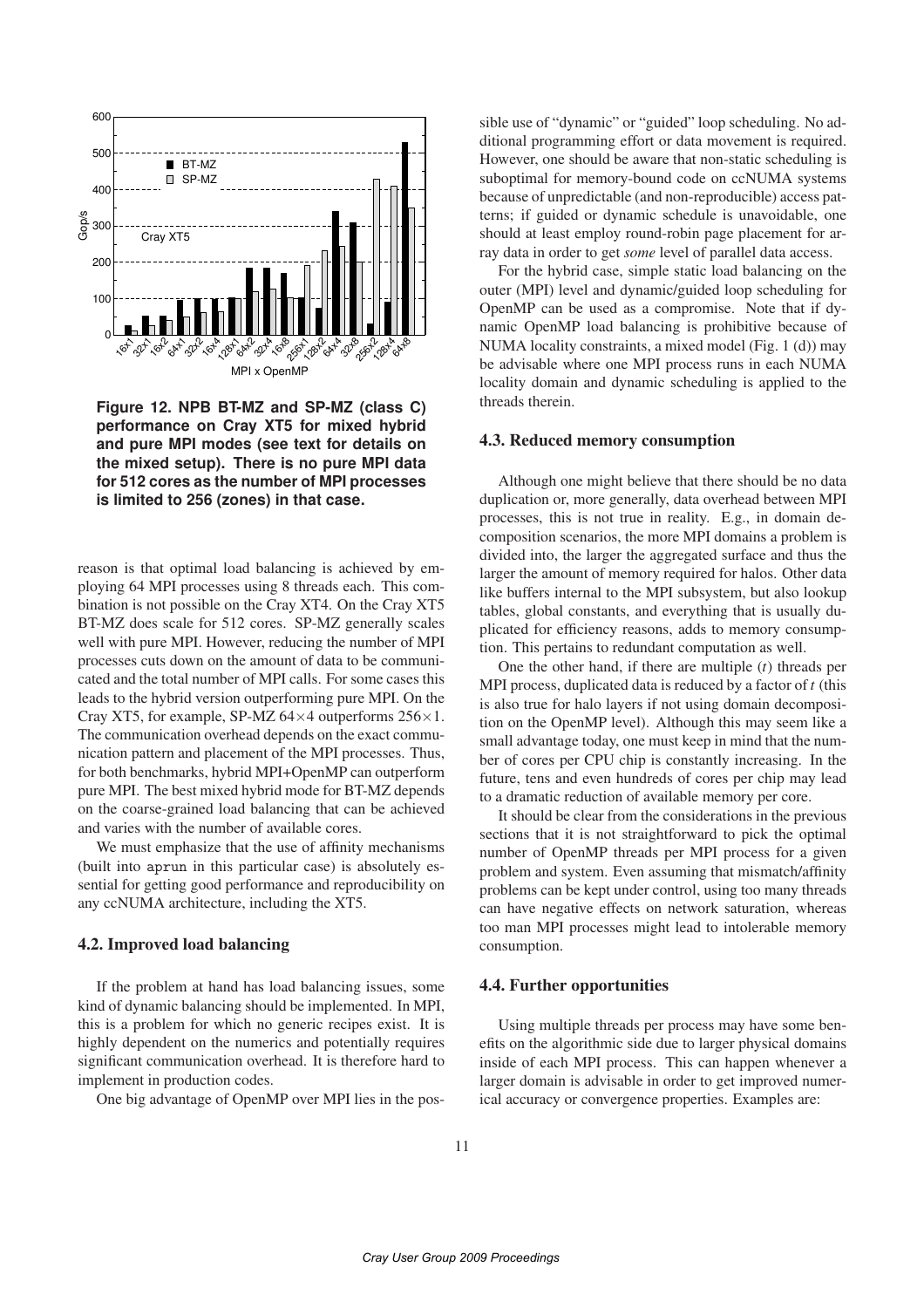- A multigrid algorithm is employed only per MPI domain, i.e. inside each process, but not between domains.
- Separate preconditioners are used inside and between MPI processes.
- MPI domain decomposition is based on physical zones.

An often used argument in favor of hybrid programming is the potential reduction in MPI communication in comparison to pure MPI. As shown in Sect. 3.1 and 5, this point deserves some scrutiny because one must compare optimal domain decompositions for both alternatives. However, the number of messages sent and received per node does decrease which helps to reduce the adverse effects of MPI latency. The overall aggregate message size is diminished as well if intra-process "messages", i.e. NUMA traffic, are not counted. In the fully hybrid case, no intra-node MPI is required at all, which may allow the use of a simpler (and hopefully more efficient) variant of the message-passing library, e.g., by not loading the shmem device driver. And finally, a hybrid model enables incorporation of functional parallelism in a very straightforward way: Just like using one thread per process for concurrent communication/computation as described above, one can equally well split off another thread for, e.g., I/O or other chores that would be hard to incorporate into the parallel workflow with pure MPI. This could even reduce the non-parallelizable part of the computation and thus enhance overall scalability.

# **5. Aspects of future standardization efforts**

In Sect. 3 we have argued that mismatch problems need special care, not only with hybrid programming, but also under pure MPI. However, correct rank ordering and the decisions between pure and mixed models cannot be optimized without knowledge about machine characteristics. This includes, among other things, inter-node, inter-socket and intra-socket communication bandwidths and latencies, and information on the hardware topology in and between nodes (cores per chip, chips per socket, shared caches, NUMA domains and networks, and message-passing network topology). Today, the programmer is often forced to use non-portable interfaces in order to acquire this data (examples under Linux are libnuma/numactl and the Intel "cpuinfo" tool; other tools exist for other architectures and operating systems) or perform their own low-level benchmarks to figure out topology features.

What is needed for the future is a standardized interface with an abstraction layer that shifts the non-portable programming effort to a library provider. In our opinion, the right place to provide such an interface is the MPI library, which has to be adapted to the specific hardware anyway. At least the most basic topology and (quantitative) communication performance characteristics could be done inside MPI at little cost. Thus we propose the inclusion of a topology/performance interface into the future MPI 3.0 standard, see also [12].

As mentioned in Sect. 3.3, there are already some efforts to include a subteam feature into upcoming OpenMP standards. We believe this feature to be essential for hybrid programming on current and future architectures, because it will greatly facilitate functional parallelism and enable standard dynamic load balancing inside multi-threaded MPI processes.

# **6. Conclusions**

In this paper we have pinpointed the issues and potentials in developing high performance parallel codes on current and future hierarchical systems. Mismatch problems, i.e. the unsuitability of current hybrid hardware for running highly parallel workloads, are often hard to solve, let alone in a portable way. However, the potential gains in scalability and absolute performance may be worth the significant coding effort. New features in future MPI and OpenMP standards may constitute a substantial improvement in that respect.

### **Acknowledgements**

We express our thanks to the HPCMO Program and the Engineer Research and Development Center Major Shared Resource Center, Vicksburg, MS (http://www. erdc.hpc.mil/index), who provided compute time and support to obtain our benchmark results. We greatly appreciate the excellent user support provided by the Arctic Region Supercomputing Center. Fruitful discussions with Rainer Keller and Gerhard Wellein are gratefully acknowledged.

### **References**

- [1] R. Loft, S. Thomas, J. Dennis: *Terascale Spectral Element Dynamical Core for Atmospheric General Circulation Models.* Proceedings of SC2001, Denver, USA.
- [2] *Cluster OpenMP for Intel compilers.* http:// software.intel.com/en-us/articles/ cluster-openmp-for-intel-compilers
- [3] C. Amza, A. L. Cox, S. Dwarkadas, P. Keleher, H. Lu, R. Rajamony, W. Yu, W. Zwaenepoel: *TreadMarks: Shared Memory Computing on Networks of Workstations.* IEEE Computer 29(2), 18–28 (1996).